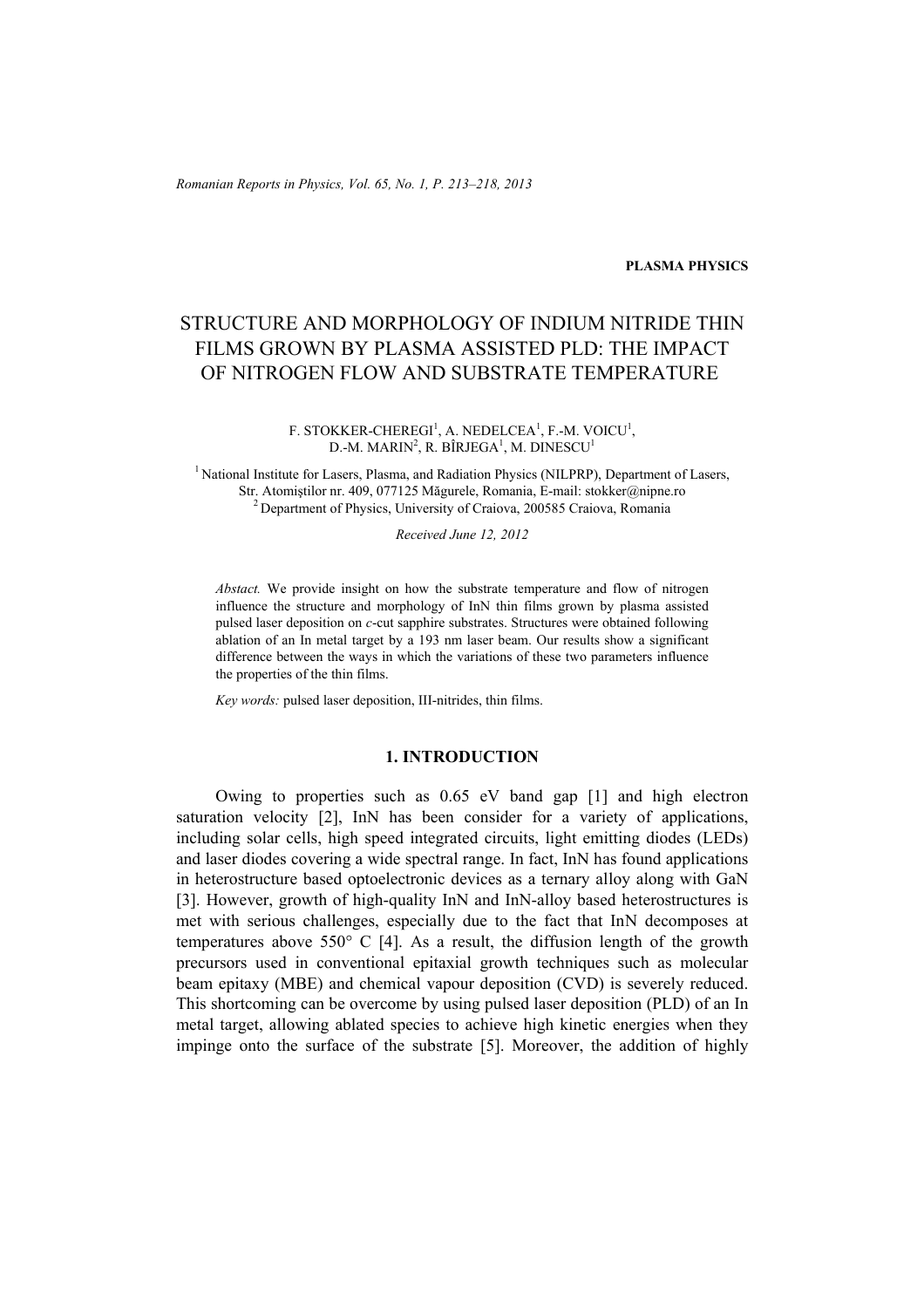reactive nitrogen plasma generated by a radiofrequency (RF) discharge source is aimed at improving the interaction efficiency with the ablated In species, allowing for the formation of InN. In fact, recent reports demonstrate the viability of plasma assisted PLD as an alternative technique for the epitaxial growth of high quality InN thin films [6].

Our present study is motivated by the fact that while the effects of temperature and plasma/precursor flow on the structure and morphology of the films have been properly documented for the case of InN growth by MBE [7] and CVD [8], the scientific literature contains little information on this topic for the case of PLD. The investigation of these aspects was demonstrated to be particularly useful since it has been shown that the variation of In/N precursors and/or temperature have a significant impact on the functional properties of InN films, e.g. their photoluminescence. In this work we provide insight on how the substrate temperature and flow of nitrogen influence the structure and morphology of InN thin films grown by plasma assisted PLD. Structural differences between the resulting films were investigated by means of X-ray diffraction (XRD). Scanning electron microscopy (SEM) was used to analyze the morphology of the structures.

#### **2. EXPERIMENTAL**

 The samples were prepared by pulsed laser ablation of an In metal target (>99.99% purity) in controlled reactive nitrogen atmosphere. The beam from an ArF excimer laser ( $\lambda = 193$  nm,  $\tau = 20$  ns, 10 Hz pulse repetition rate, 2 J/cm2 fluence) was focused onto the target at a 45° angle of incidence. Samples were obtained following the ablation of the In target by 36,000 laser pulses. The ablated material was collected on *c*-cut sapphire substrates mounted on a heater, 4 cm away from the target. The entire ablation procedure was assisted by the presence of nitrogen plasma. High purity  $N_2$  gas (>99.99% purity) was fed through a mass flow controller into the radiofrequency plasma generator operating at 300 W discharge power. During the deposition, the pressure in the reaction chamber was kept at a constant 5 Pa, for all samples discussed here. The target was pre-ablated for 15 minutes in nitrogen atmosphere prior to each deposition in order to remove possible contamination with indium oxide.

 Table I summarizes growth parameters that were varied in order to study the influence of nitrogen flow and substrate temperature on the structure and morphology of the resulting films. The five samples presented in the table can be grouped into two sets: i) one grown at different nitrogen flows and constant substrate temperature of  $550^{\circ}$  C (samples A1, B1, and C1, respectively); ii) and one obtained at different substrate temperatures and constant nitrogen flow of 100 sccm (samples A1, A2, and A3, respectively).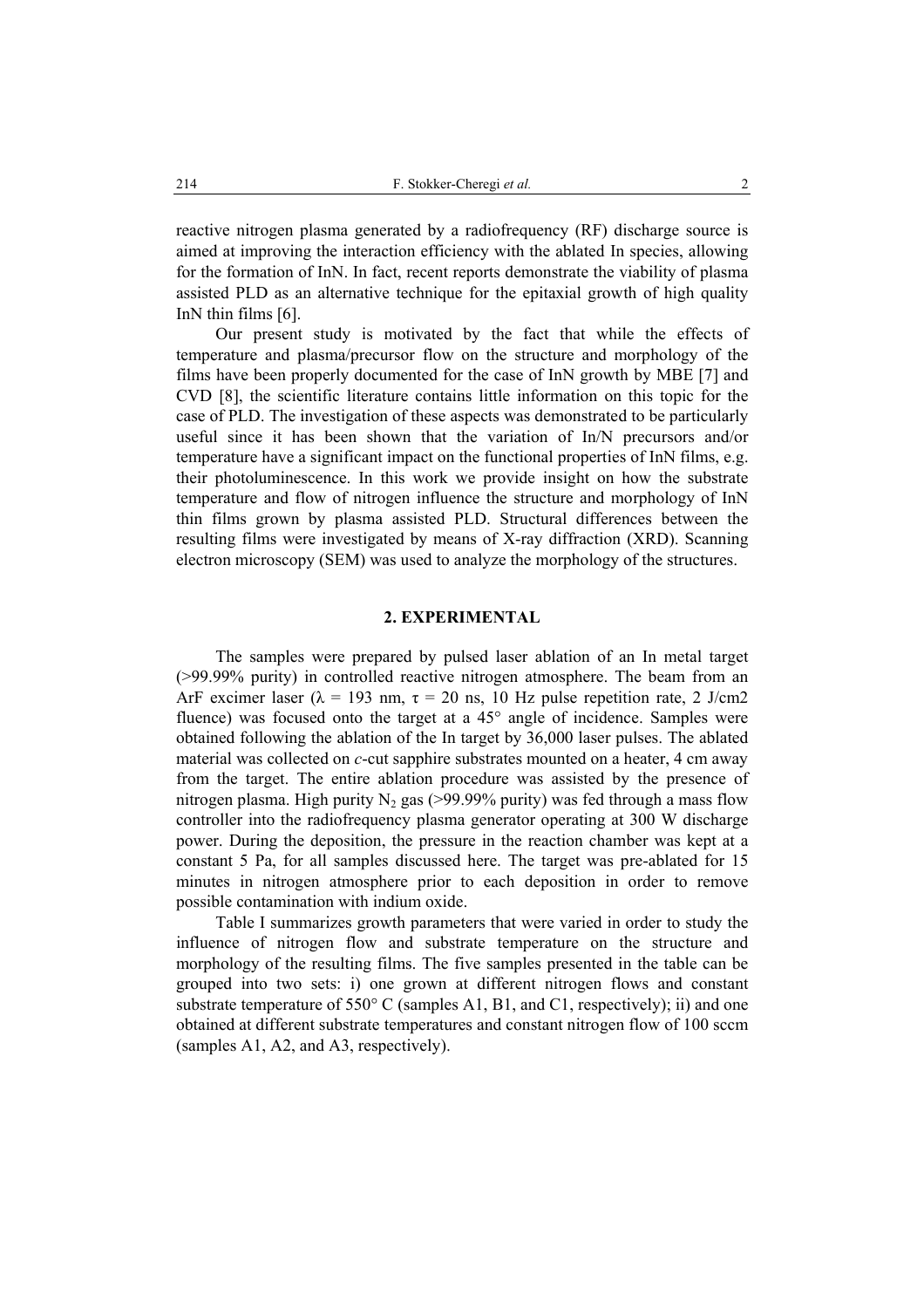| STOWIN CONGITIONS OF SCREEGE SHIPPICS |                   |                                |
|---------------------------------------|-------------------|--------------------------------|
| Sample (name)                         | $N_2$ flow (sccm) | Substrate temp. $(^{\circ}$ C) |
|                                       | 100               | 550                            |
| B1                                    | 20                | 550                            |
|                                       |                   | 550                            |
| А2                                    | 100               | 300                            |
|                                       | 100               |                                |

*Table 1*

Growth conditions of selected samples

 A PANalytical X'Pert PRO MRD diffractometer was used for the XRD analysis of the resulting structures. The morphology of the samples was studied with an FEI Inspect S50 scanning electron microscope.

### **3. RESULTS AND DISCUSSIONS**

 Fig. 1 shows the X-ray diffraction spectra for samples grown at different nitrogen flow rates and substrate temperature of 550° C, whereas Fig. 2 illustrates their corresponding surface morphologies (from bottom to top: A1, B1, and C1, respectively). The XRD spectrum of sample A1, obtained in a nitrogen flow of 100 sccm, demonstrates the growth of highly oriented InN, also illustrated by the SEM image for this sample showing the formation of nanostructures with sizes of the order of ~100 nanometers, grown along the *c*-axis of the sapphire substrate. This result was shown to be a fingerprint of InN growth in N-rich conditions [9].



Fig. 1 – XRD curves of the symmetrical 2θ/ω scans for samples grown at different nitrogen flow rates and substrate temperature of 550° C (from bottom to top: A1, B1, and C1, respectively). The ' $@$ ' symbol was assigned to peaks corresponding to InN, whereas  $In<sub>2</sub>O<sub>3</sub>$  peaks are marked with '#'. The diffraction peaks marked with '\*' are a contribution of the sapphire substrate. The spectra are shifted in intensity for clarity.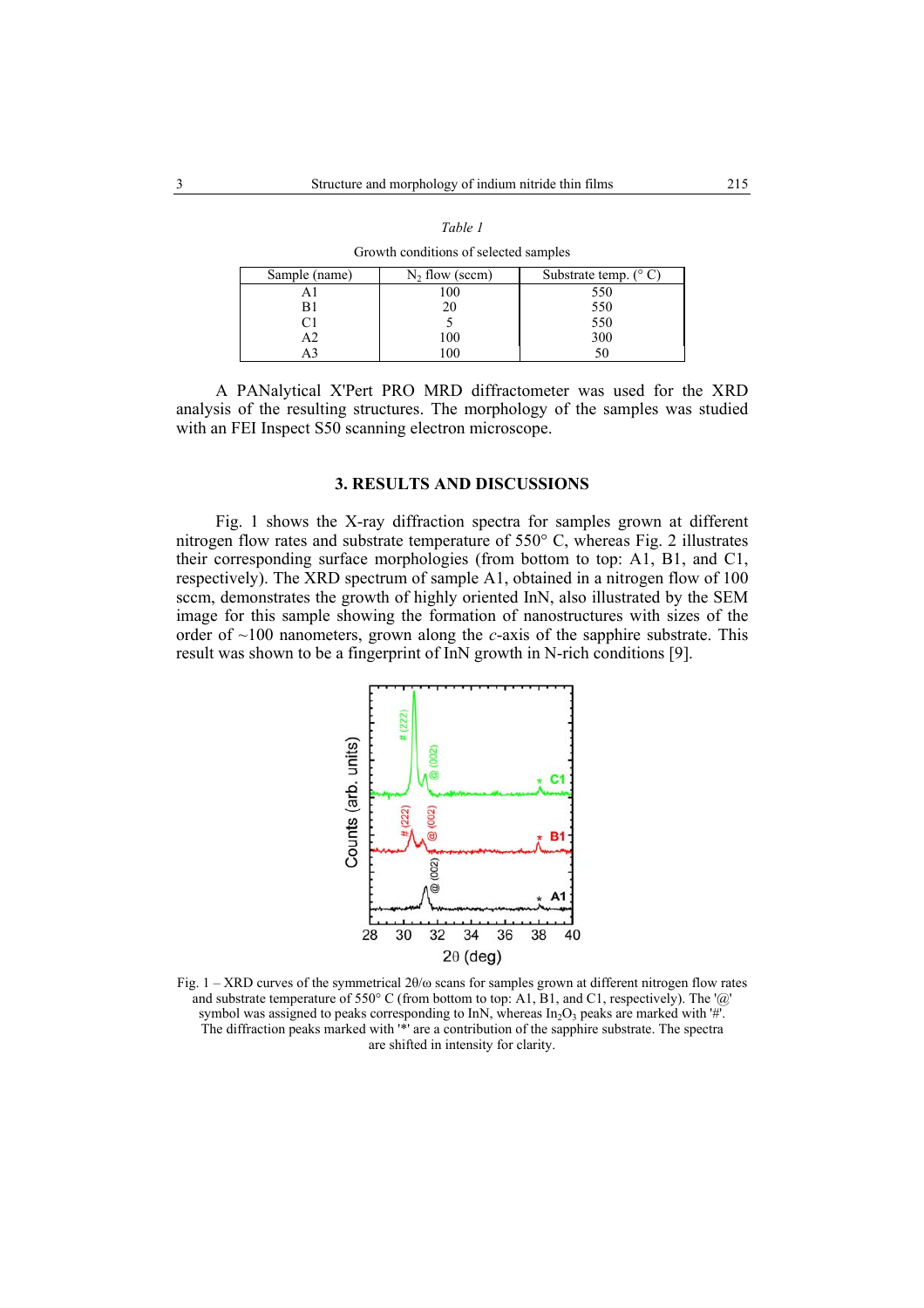

Fig. 2 – SEM images of samples A1, B1, and C1, respectively.

 A decrease of the nitrogen flow by a factor of five appears to result in significant  $In_2O_3$  contamination of sample B1 and in the formation of more bulky, micron-sized structures on the substrate surface. A possible explanation for this occurrence could be due to the fact that although we decreased the nitrogen flow, we maintained the pressure in the deposition chamber at a constant value of 5 Pa by adjusting the rotation speed of the turbo molecular pump. The decrease in the pump rate of the vacuum system is likely to have resulted in contamination with  $O<sub>2</sub>$ from the ambient atmosphere.

Contamination with  $In_2O_3$  is even more pronounced when further decreasing the nitrogen flow to 5 sccm (sample C1), although it is interesting to note that formation of highly oriented InN structures is still present, as evidenced by the XRD spectrum. Moreover, the comparable intensities of the InN (002) peaks in the XRD spectra of samples A1, B1, and C1, respectively, suggest that the rate of formation of InN is largely unaffected by the decrease in the nitrogen plasma flow, the only negative effect of this reduction being the huge contamination of the films with  $In_2O_3$ .

 The XRD spectra (Fig. 3) and SEM images (Fig. 4) for the second set of samples illustrate changes in the structure and morphology, respectively, of samples grown at different substrate temperatures and constant nitrogen flow rate of 100 sccm (from bottom to top: A1, A2, and A3, respectively).

Rather than contamination with  $In_2O_3$ , the main effect of substrate temperature decrease appears to be the formation of In droplets on the surface. This can be explained through the fact that the diffusion length of the ablated In species is tightly related to the temperature at the surface on which the diffusion process takes place, and therefore a reduction in temperature will result in a reduced diffusion length. Thus, In species will be more likely to condense on the surface in the form of droplets, rather than interacting with the nitrogen plasma to form InN, as the substrate temperature decreases. This effect is less significant at 300° C (sample A2) and much more pronounced at around room temperature (sample A3).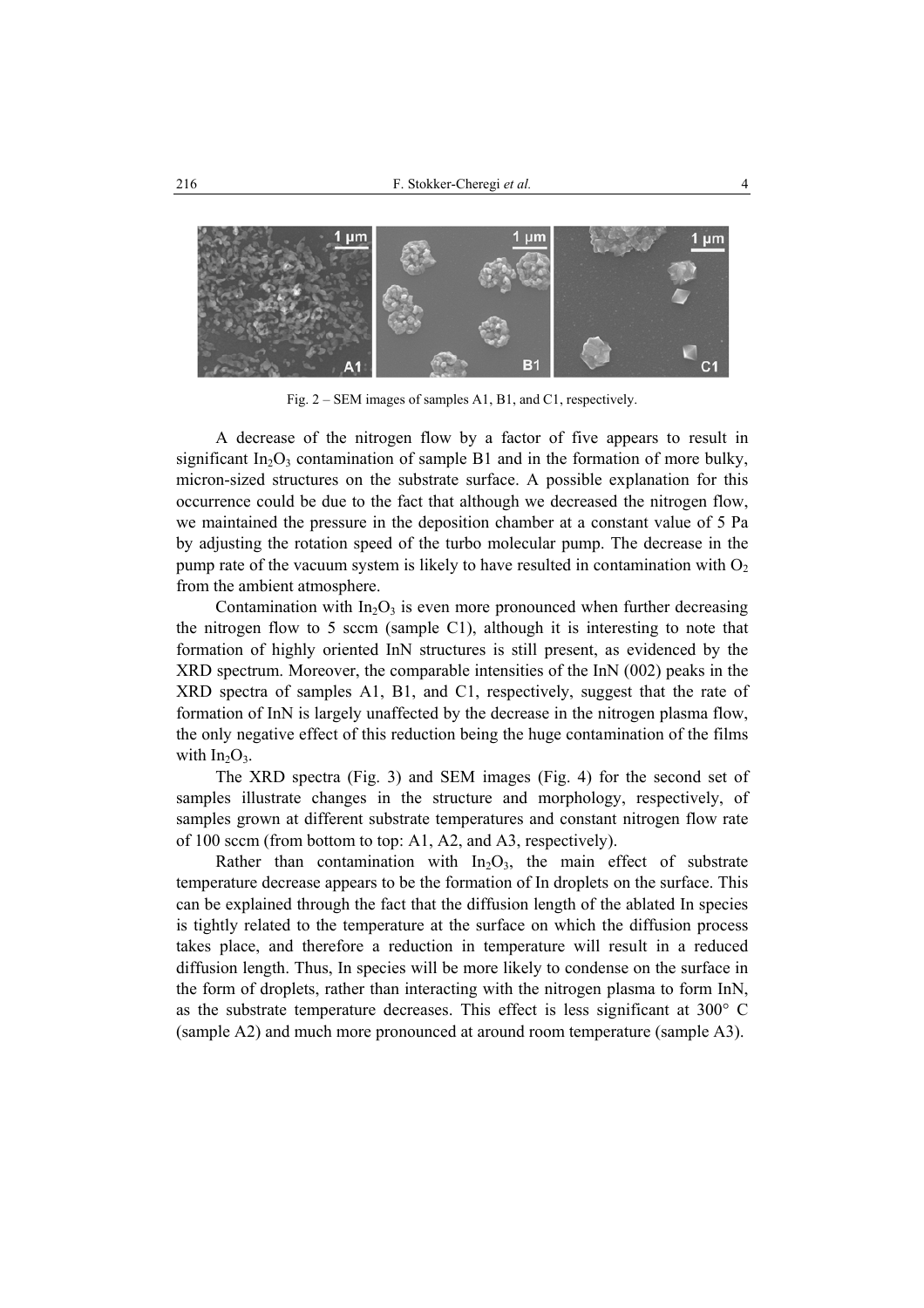

Fig.  $3 - XRD$  curves of the symmetrical  $2\theta/\omega$  scans for samples grown at different substrate temperatures and nitrogen flow rate of 100 sccm (from bottom to top: A1, A2, and A3, respectively). The '@' symbol was assigned to peaks corresponding to InN. Metallic In peaks are highlighted with '\$', whereas  $In_2O_3$  is marked with '#'. The diffraction peaks marked with '\*' are a contribution of the sapphire substrate. The spectra are shifted in intensity for clarity.



Fig. 4 – SEM images of samples A1, A2, and A3, respectively.

 Although formation of metal In droplets is evidenced both by the XRD spectrum and the SEM image of sample A2, this temperature still favours the growth of highly oriented InN. A very different outcome is observed after further decreasing the substrate temperature to near room temperature. The XRD spectrum of sample A3 shows no evidence of InN formation, only the presence of In and some  $In_2O_3$ . At this temperature the surface is practically covered entirely by In droplets. The disappearance of InN is likely caused by the reduced kinetic energies of the ablated In species at lower substrate temperatures, *i.e.* by a greatly reduced diffusion length, eventually inhibiting the formation of InN and allowing for the formation of In droplets.